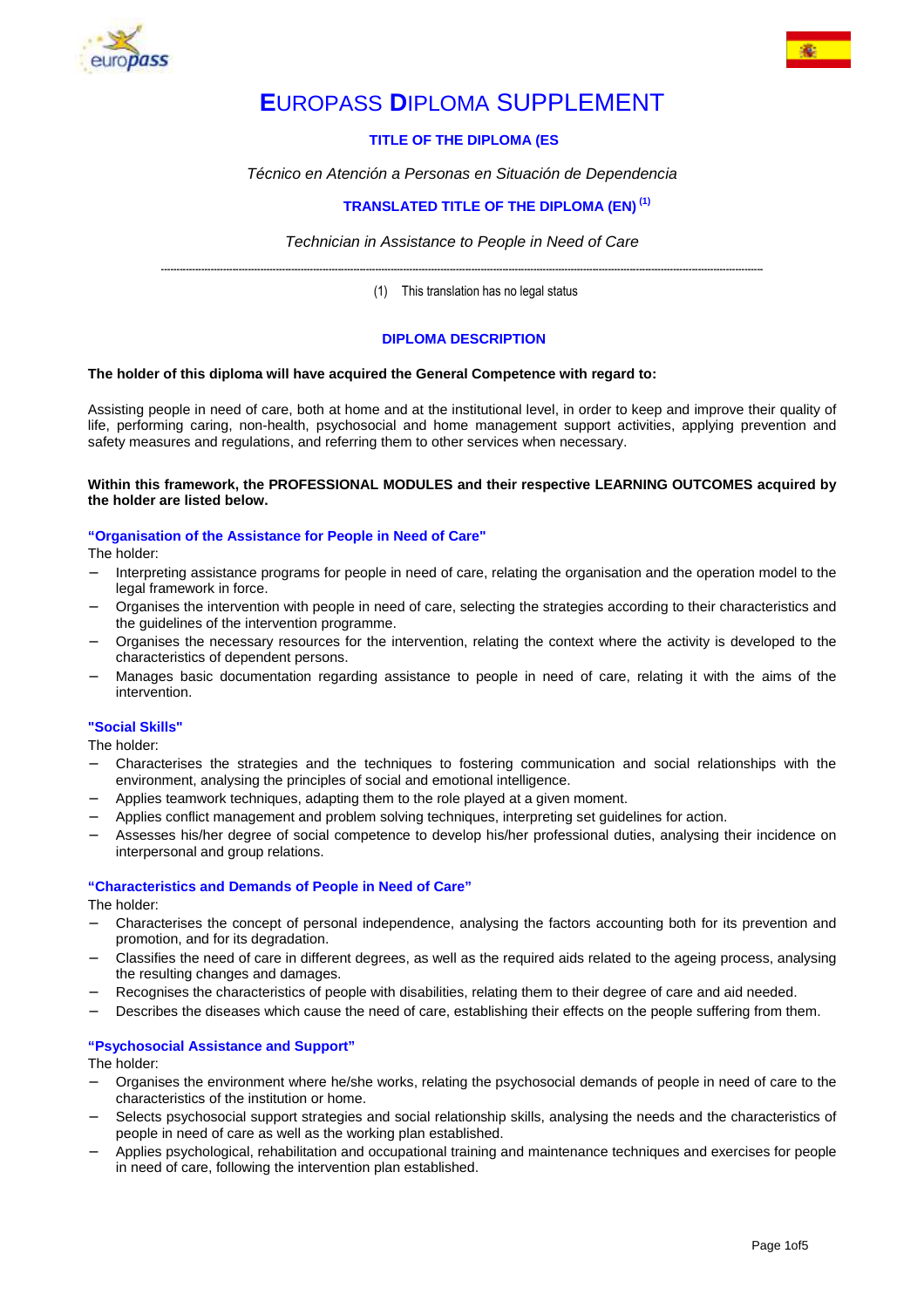- − Characterises escorting techniques for social relationship and daily life management activities, relating the community resources to the demands of the people in need of care.
- Describes group animation strategies and techniques in the institution, analysing the demands of the people in need of care.
- − Prepares information for informal carers, relating their demands and needs to the community resources.
- − Assesses the monitoring of interventions and activities, relating the information drawn from various sources to the evaluation tools and protocols.

## **"Communication Support"**

The holder:

- Relates alternative and augmentative communication systems to the person in need of care, assessing its specific difficulties.
- − Performs communication support activities, describing aided alternative and augmentative communication systems.
- − Performs communication support activities, describing not aided alternative and augmentative communication systems.
- Performs the monitoring of actions in support of communication, fulfilling the established register protocols.

## **"Home Support"**

The holder:

- − Organises the working plan for people in need of care at their homes, interpreting the established guidelines.
- Plans the management of the expenditure, relating basic management techniques to the requirements of the unit of coexistence.
- − Organises the supply of the unit of coexistence, describing the characteristics of the products.
- Prepares the home maintenance for people in need of care, selecting the techniques and products on the basis of their quality, safety and hygiene.
- Selects the food which composes the menu, relating its characteristics and proportions to the established prescriptions.
- − Applies basic cooking techniques along the food preparation process, relating them to the requirements of the user and established protocols.
- Performs the monitoring of the working plan for people in need of care at their homes, describing the established protocols.

## **"Healthcare"**

The holder:

- − Organises healthcare activities for people in need of care, relating those activities to the characteristics and demands of said people.
- − Applies moving, handling and wandering techniques, analysing the characteristics of the person in need of care.
- − Characterises healthcare activities, relating the requirements and characteristics of the person being cared with the guidelines established in the caring plan.
- − Organises feeding and food intake support activities, selecting the required techniques, tools and aids.
- Performs the monitoring and control of healthcare activities, analysing the observation and register protocols.

## **"Hygiene Assistance"**

The holder:

- − Organises hygiene assistance activities for people in need of care and their environment, relating those activities to the characteristics and demands of these people.
- − Applies hygiene and personal care techniques, analysing the demands and conditions of the person in need of care and his/her environment.
- − Applies hygiene techniques in the environment, selecting the procedures and the materials on the basis of their efficiency, prevention and safety.
- − Performs the monitoring and control of hygiene assistance activities, analysing the observation and register protocols.

## **"Telecare"**

The holder:

- − Organises the intervention itself in the telecare service, taking into account the characteristics and the technical equipment of the workplace.
- − Applies management procedures for outgoing calls, using computer applications and telematic tools.
- − Applies management procedures for incoming calls, following the established protocol and action guidelines.
- − Performs the monitoring of incoming and outgoing calls, registering the problems and actions carried out, and producing the relevant report.

## **"First Aid"**

The holder: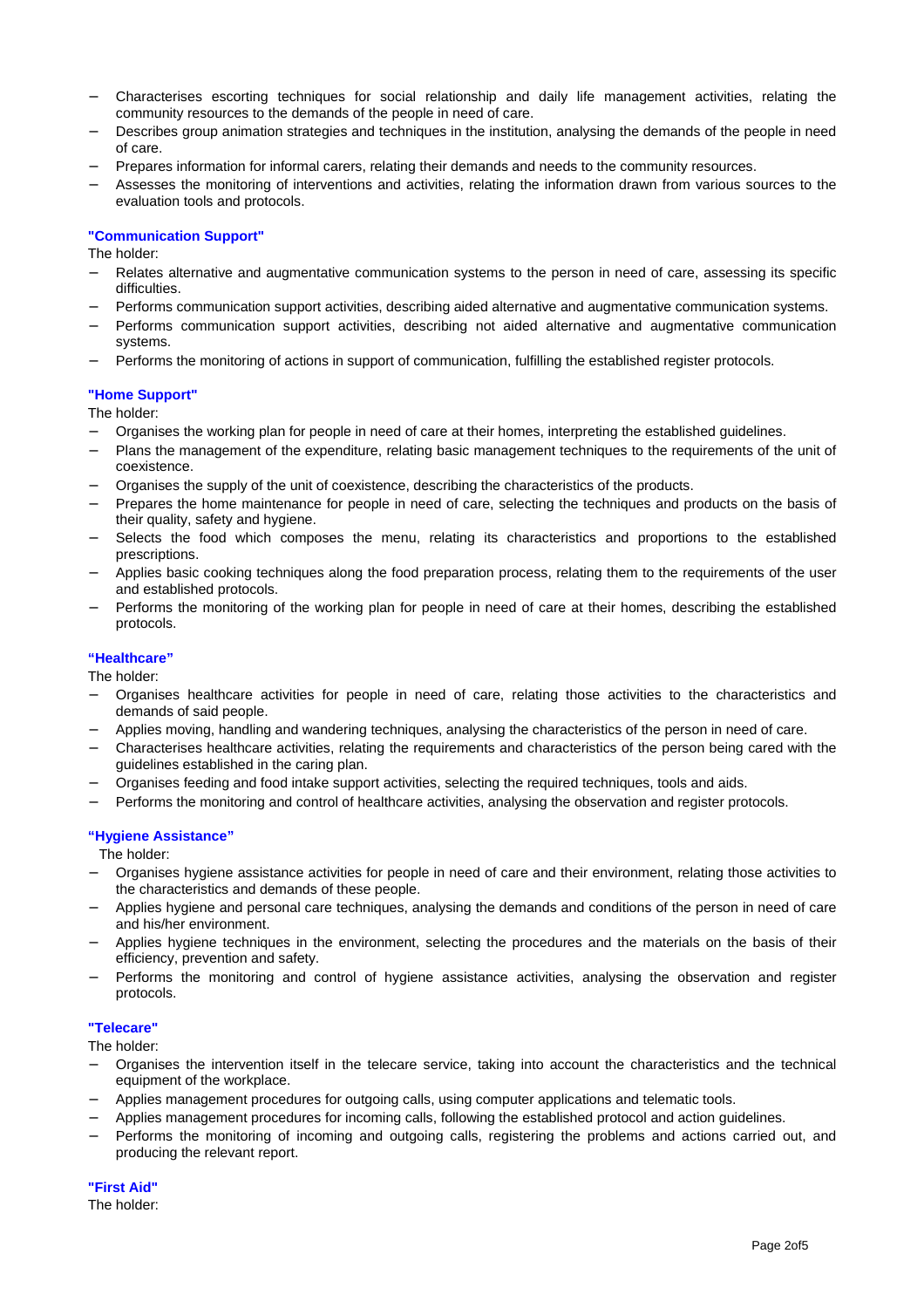- Performs the initial assessment of the assistance in case of an emergency, describing the risks, available resources and the type of help needed.
- − Applies basic life support techniques describing and relating them to the aim to be achieved.
- − Applies immobilisation and moving procedures of the injured person, selecting the appropriate material means and techniques.
- − Applies psychological support and self control techniques to the injured person and accompanying persons, describing and applying appropriate communication strategies.

## **"Professional Training and Guidance"**

The holder:

- Selects job opportunities, identifying the different possibilities of labour integration, and the alternatives of lifelong learning.
- − Applies teamwork strategies, assessing their effectiveness and efficiency on the achievement of the company's goals.
- Exercises rights and complies with the duties derived from labour relationships, recognising them in the different job contracts.
- Determines the protective action of the Spanish Health Service in view of the different covered eventualities, identifying the different types of assistance.
- − Assesses risks derived from his/her activity, analysing the job conditions and the risk factors present in his/her labour setting.
- − Participates in the development of a risk prevention plan for a small enterprise, identifying the responsibilities of all the agents involved.
- − Applies protection and prevention measures, analysing risk situations in the labour setting of the Technician in Assistance to People in Need of Care.

## − **"Business and Entrepreneurial Initiative"**

The holder:

- Recognises the skills related to entrepreneurial initiative, analysing the requirements derived from the different job positions and business activities.
- Defines the opportunity of creating a small enterprise, assessing the impact on the performance setting and incorporating ethic values.
- − Carries out the activities for the setting-up and implementation of a company, choosing its legal structure and identifying the associated legal obligations.
- Carries out basic administrative and financial management activities of an SME, identifying the main accounting and tax obligations and filling in documentation.

## **"On the Job Training"**

The holder:

- Identifies the company's structure and organization relating it to the type of service provided.
- Applies labour and ethic habits in his/her professional activity according to the characteristics of the job position and the procedures established by the company.
- Performs operations to prepare the work activity applying techniques and procedures in accordance with established instructions and rules.
- Implements the activities included in the work plan, relating established instructions and rules with the application of procedures and techniques inherent to the activities to be developed.
- − Complies with the health and safety criteria, acting in accordance with the hygiene and sanitation, labour safety and environmental protection regulations.
- − Analyses the service provided relating the same to the quality criteria of the intervention procedure.

## **RANGE OF OCCUPATIONS ACCESIBLE TO THE HOLDER OF THE DIPLOMA**

The Technician in Assistance to People in Need of Care works in the sector of service provision to people in several fields: assistance, psychosociology and house management support.

The most relevant occupations or jobs are the following:

- Carer of people in need of care in different institutions and/or at their homes.
- Carer at mental health care institutions.
- Geriatric assistant
- Manager and deputy manager of institutions providing services to people in need of care
- Assistant responsible for the plant at rest homes for elderly people and people with disabilities
- Help at home assistant
- Home care assistant
- Family workers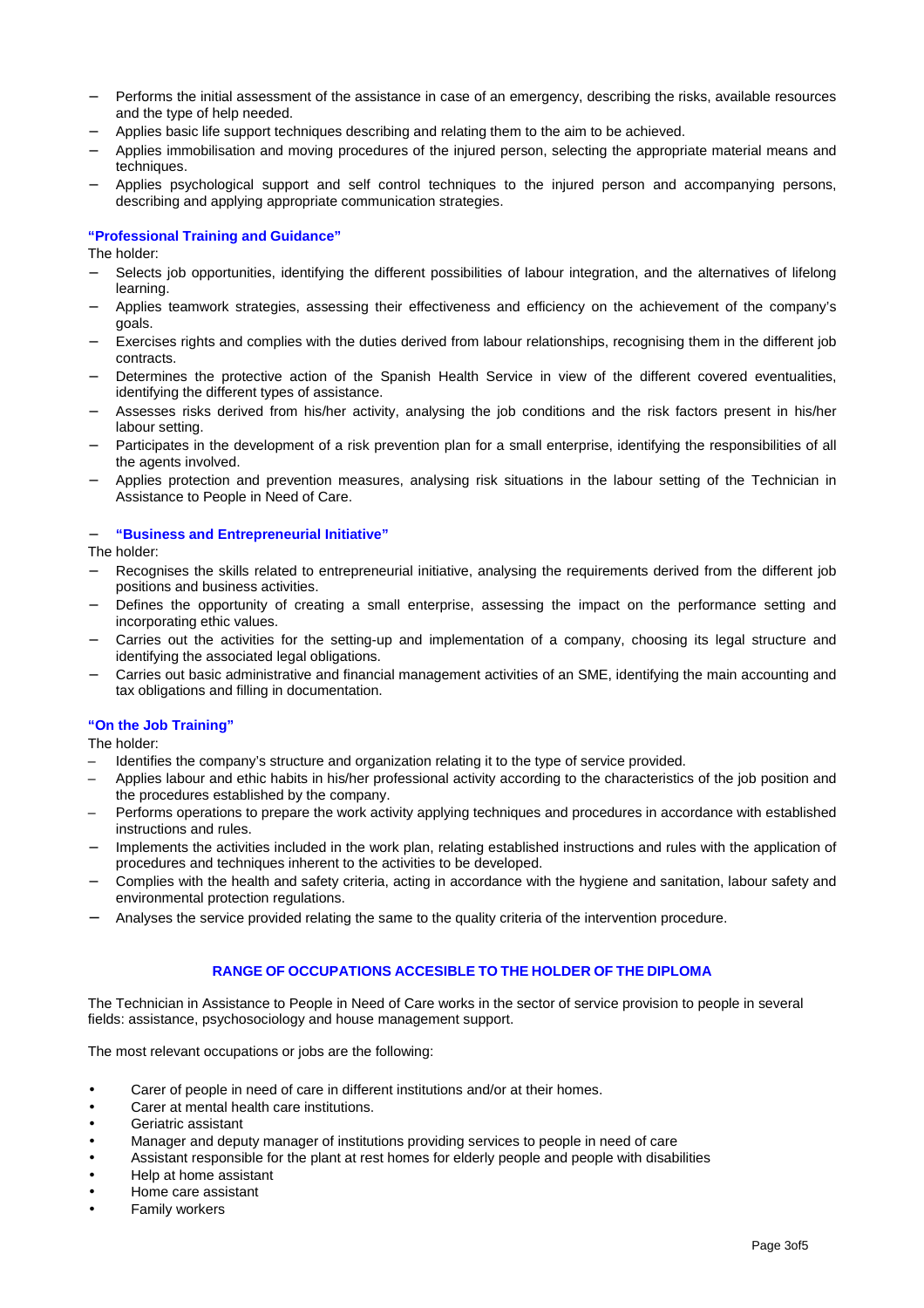- Special education Assistant
- Personal assistant
- Telecare operator

## **AWARD, ACCREDITATION AND LEVEL OF THE DIPLOMA**

**Name of the body awarding the diploma on behalf of the King of Spain:** Spanish Ministry of Education or the different Autonomous Communities according to their areas of competence. The title has academic and professional validity throughout Spain.

**Official duration of the education/ training leading to the diploma:** 2000 hours.

#### **Level of the diploma (national or international):**

- NATIONAL: Post-Compulsory Secondary Education.
- INTERNATIONAL:
	- Level 3of the International Standard Classification of Education (ISCED33).
	- Level of the European Qualifications Framework (EQF ).

**Entry requirements:** Holding the Certificate in Compulsory Secondary Education or holding the corresponding access test.

**Access to next level of education/training:** This diploma may provide access to Higher Technical Cycles provided that an entrance exam is passed.

**Legal basis:** Basic regulation according to which the diploma is established:

• Minimum teaching requirements established by the State: Royal Decree 1593/2011, of 4 November, according to which the diploma of Technician in Assistance to People in Need of Care and its corresponding minimum teaching requirements are established.

**Explanatory note:** This document is designed to provide additional information about the specified diploma and does not have any legal status in itself. An Annex I may be added and will be filled in by the corresponding Autonomous Community.